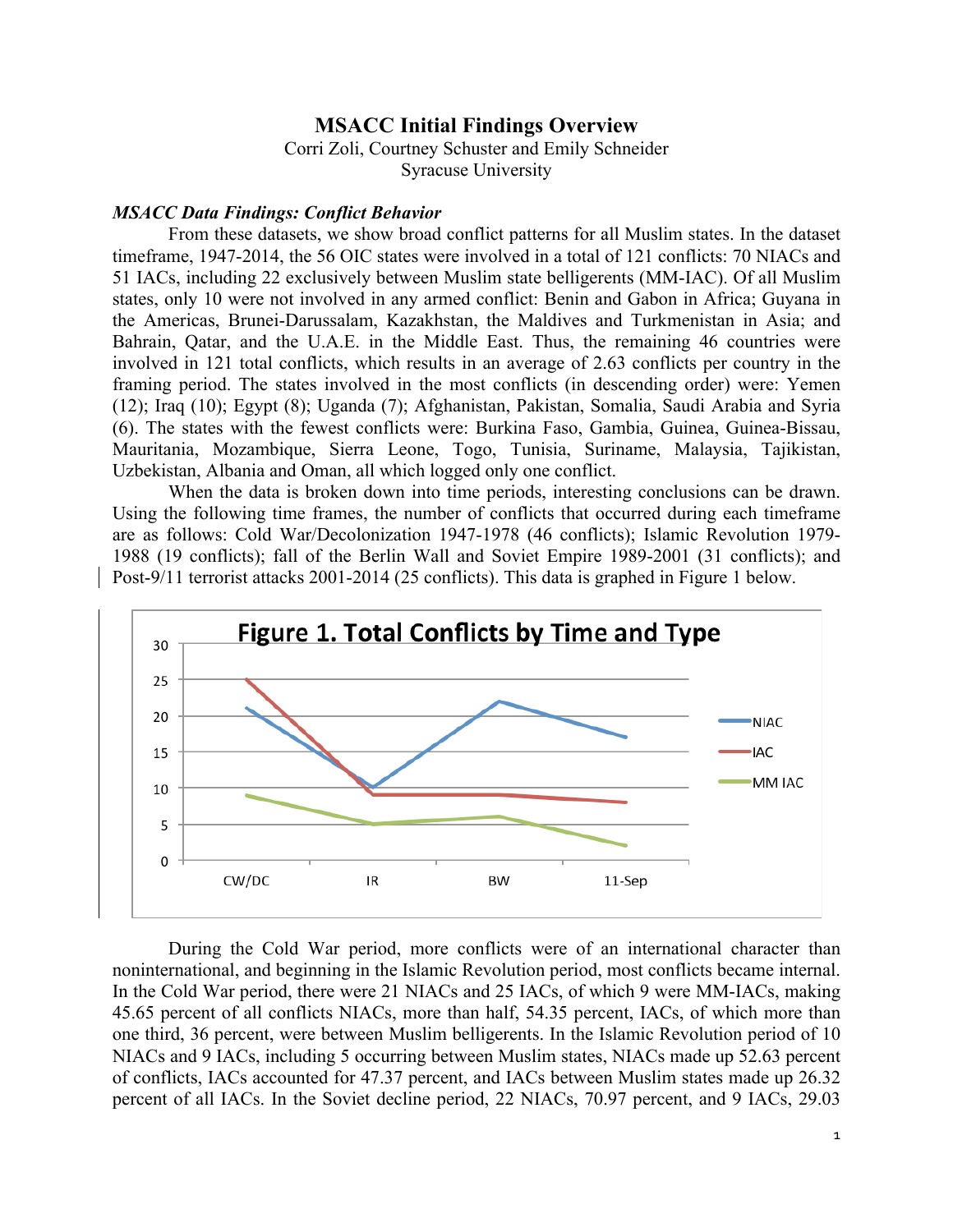percent occurred, with 6 of the IACs, at 19.36 percent, occurring between Muslim states. In the post-9/11 period, 17 of the total 25 conflicts were NIACs (68 percent) and 8 conflicts were IACs (32 percent), of which only 2 were between Muslim state belligerents (8 percent).

As mentioned, of the 121 total conflicts, IACs account for 51 conflicts, and of those, 22 occurred between exclusively Muslim states: thus, total IACs occurring between two or more Muslim states is 43 percent in contrast with the 57 percentage of total IACs occurring between Muslim states and non-Muslim belligerents. While the MSACC data confirms that NIACs represent a larger share of post-World War II conflicts in total, it also shows that interstate conflicts involving exclusively Muslim states do not outpace mixed-state interstate conflicts. This finding is in certain ways deceptive, however, since if one combines the 43 percent of exclusively Muslim-state IACs with the percentage of NIACs (intrastate conflicts involving predominantly Muslim state and nonstate actors), this actual number is closer to 92 conflicts out of the total 121. This is to say that aggregating Muslim-state IACs with NIACs, the percentage of conflicts involving Muslim actors (states and nonstates) with respect to total conflicts is 76 percent.

Conflicts were also groups according to geographical region, using standard regional boundary definitions: Africa, the Americas, Asia, Europe, and the Middle East. An exact breakdown of the regions is available on the main page of our website. Figure 2 (below) provides a summary of our findings on conflicts for Muslim states, including the proportion of IACs that involve exclusively Muslim state belligerents.



The lion-share of armed conflicts belong to the Africa region, which saw a total of 55 armed conflicts, comprised of 19 IACs (8 of which were exclusively between Muslim states) and 36 NIACs. The Africa region total conflicts compare with the other regions with the highest number of conflict, as follows: 44 Middle East total conflicts, including 21 NIACs, 23 IACs, and 11 MM-IACs between Muslim states; 18 total conflicts in the Asia region, including 10 NIACs, 8 IACs, and 3 MM-IACs. By contrast, Europe had 1 IAC and 2 NIACs and the Americas recorded only 1 NIAC.

Additionally, we have found that there is a regional nature to Muslim state armed conflict. That is, conflicts between Muslim states tend to stay within regional boundaries. In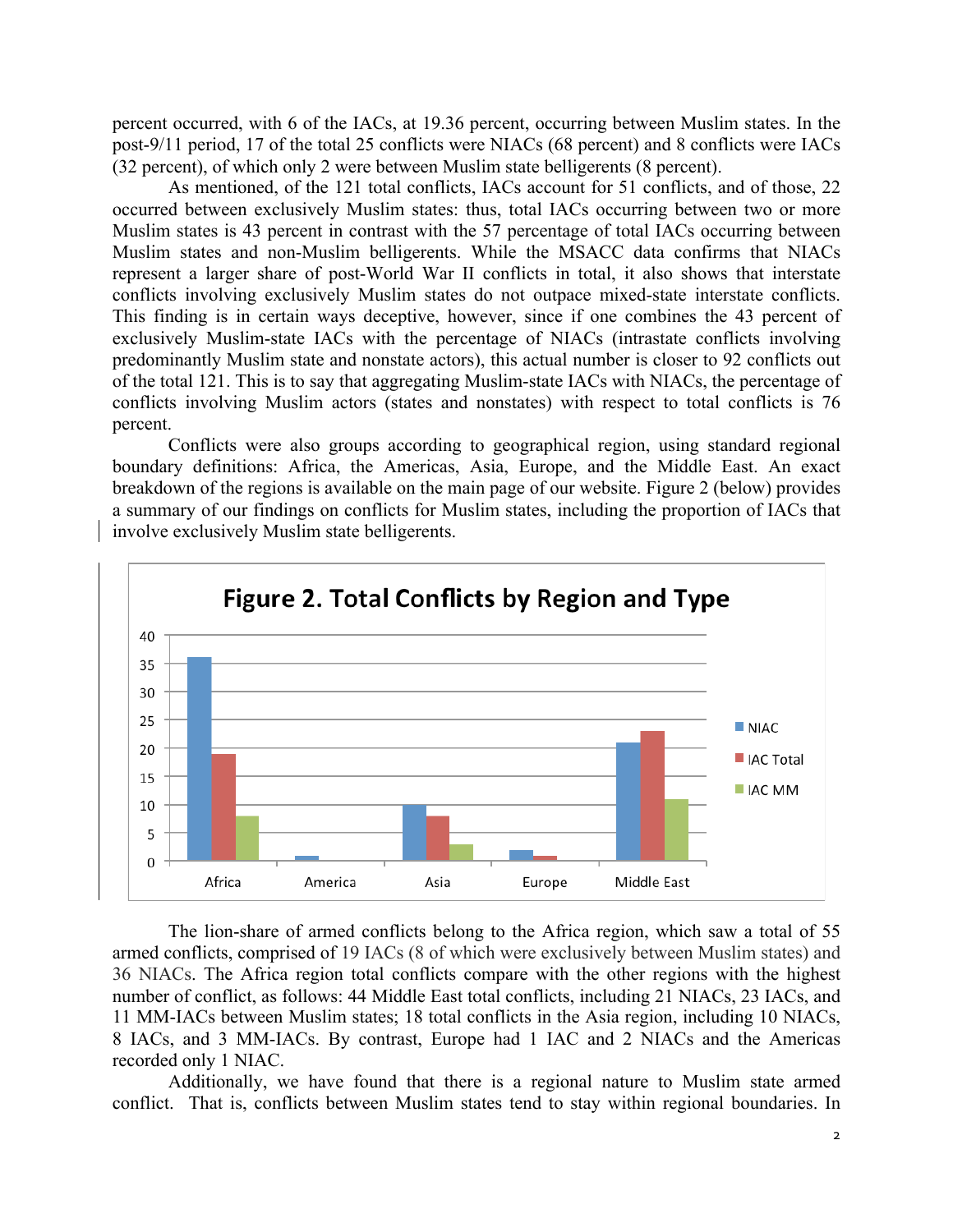Africa, there were 8 MM-IACs, all of which took place in within the region. In the Middle East, for instance, of the 11 MM-IACs, all were limited to the Middle East. Likewise, in the Asia region, every MM-IAC was confined to the Asia region.

This 'in-region' armed conflict trend for Muslim state belligerents may dominate for several reasons, some obvious: proximity, as states in the same region have easier access to each other's borders and natural resources, and hence, are more apt to be engaged in disputes over these items. But it is also true that there are more Muslim states in many of these regions (i.e. Africa, Middle East) so it is more likely that conflicts occurring in Africa involve Muslim states. More interestingly, the prevailing conflict type—IAC or NIAC—differed by region: in Africa, the majority of the 55 conflicts, 65.45 percent, were NIACs, whereas in the Middle East, the majority of conflicts were IACs: 52.27 percent. Likewise, in Asia, 55.56 percent of the 18 conflicts were NIACs.

## *MSACC Data Findings: Compliance with IHL*

Each conflict was examined for evidence of compliance or noncompliance with IHL provisions. For this dataset, there was a total of 151 conflicts; 70 NIACs, 81 IACs, and 42 IACs exclusively between Muslim states. Upon analysis for trends in compliance with IHL across regions, temporal periods, and conflict types, one overarching conclusion can be drawn: a state in a conflict is more likely to violate IHL than comply with IHL.

Of a total of 81 IACs, states complied with IHL in 40 conflicts, or 49.4 percent, meaning that in 41 IACs, 50.6 percent, IHL was violated. A total of 70 NIACs were recorded, out of which states complied in 8 NIACs, 11 percent, while in 62 NIACs, 88 percent, IHL was violated. Thus, NIACs are more likely to produce violations. Also, out of a total of 42 MM-IACs, states complied with IHL in 24 conflicts, 57 percent, and violations were recorded in 18 of these conflicts, 42 percent.

We found six states that complied with IHL in all the conflicts they were involved in and therefore recorded no violations include: Burkina Faso, Gambia, Togo, Tunisia, Malaysia and Kuwait. These states were also among those that had participated in the least number of conflicts: Burkina Faso, Gambia, Togo, Tunisia, and Malaysia all had one and Kuwait had 2. Table 1 (below) details each region's compliance or noncompliance with IHL, broken down by conflict type.

|               |        |     |         |    |      | . . | . .    |    |             |        |
|---------------|--------|-----|---------|----|------|-----|--------|----|-------------|--------|
|               | Africa |     | America |    | Asia |     | Europe |    | Middle East |        |
| Compliance    |        | J   | v       |    | v    | C   | V      |    | v           |        |
| <b>IAC</b>    | 10     | 17  | 0       | 0  | 6    | 4   |        |    | 15          | 22     |
| <b>NIAC</b>   | 32     | 4   |         | 0  | 10   | 0   |        | 0  | 16          | 4      |
| <b>IAC MM</b> |        | 11  | 0       | 0  |      | 3   | 0      |    | 8           | 12     |
| Total         | 42     | 21  |         | 0  | 16   | 4   | 2      |    | 31          | 26     |
|               | 67%    | 33% | 100%    | 0% | 80%  | 20% | 100%   | 0% | 54.39%      | 45.61% |

**Table 1. Compliance with IHL by Region and Type** 

The 24 countries with the highest and lowest violations are ranked below accompanied by the total number of violations the country committed. The 12 countries with the highest total number of violations are Iraq (47), Afghanistan (42), Yemen (27), Somalia (24), Pakistan (23), Sudan (22), Libya (19), Lebanon (19), Egypt (18), Uganda (18), Iran (16), and Indonesia (15). Four of these countries are in Africa, five are in the Middle East region, and three are in the Asia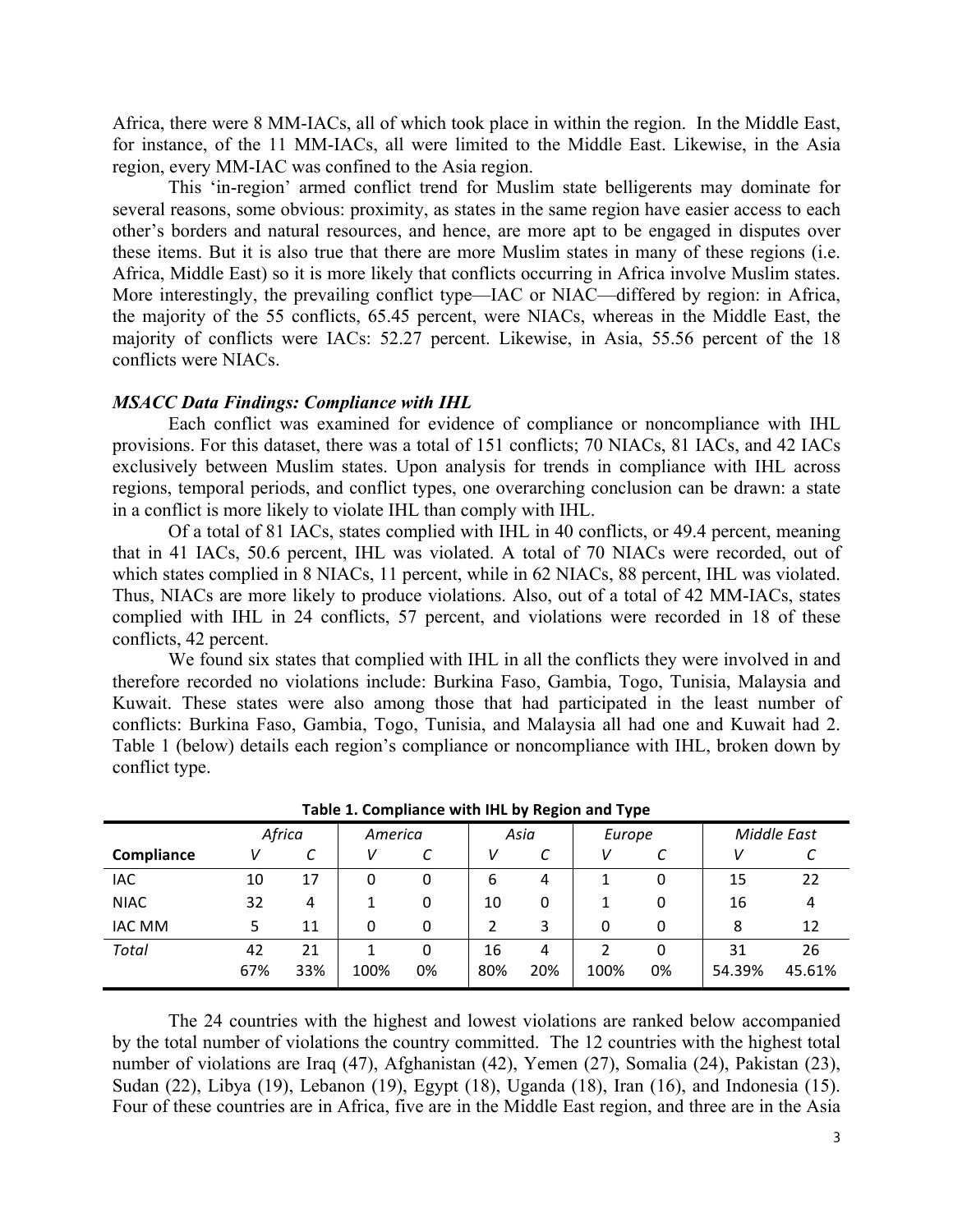region. The 12 countries with the lowest total number of violations are Saudi Arabia (3), Suriname (2), Turkey (2), Oman (1), Burkina Faso (0), Cameroon (0), Gambia (0), Togo (0), Tunisia (0), Malaysia (0), Jordan (0), and Kuwait (0). Five of these countries are in the Middle East, five are in Africa, and one is in the Americas. This ranking excludes the 10 countries that did not participate in any armed conflicts which are Bahrain, Benin, Brunei-Darussalam, Gabon, Guyana, Kazakhstan, the Maldives, Qatar, Turkmenistan, and the U.A.E..

For each year, the number of conflicts ongoing that year, along with the number of violations that occurred in those conflicts, is graphed below in Figure 3. Both the total number of conflicts (the blue line) and the total number of violations (the red) line peaked at the same year, 1991, with 30 conflicts ongoing that year and 126 violations occurring within those conflicts.



To determine whether compliance during conflict actually translates into fewer conflicts, each country's rate of compliance with IHL is compared to their involvement in conflict (excluding those 10 countries not involved in any conflicts). In Figure 4 (below), each country's rate of compliance within all conflicts was calculated to determine if countries that complied with IHL more were more likely to be involved in fewer conflicts. Broadly, this graph would suggest that, as the rate of compliance decreases, the number of conflicts a country has increases.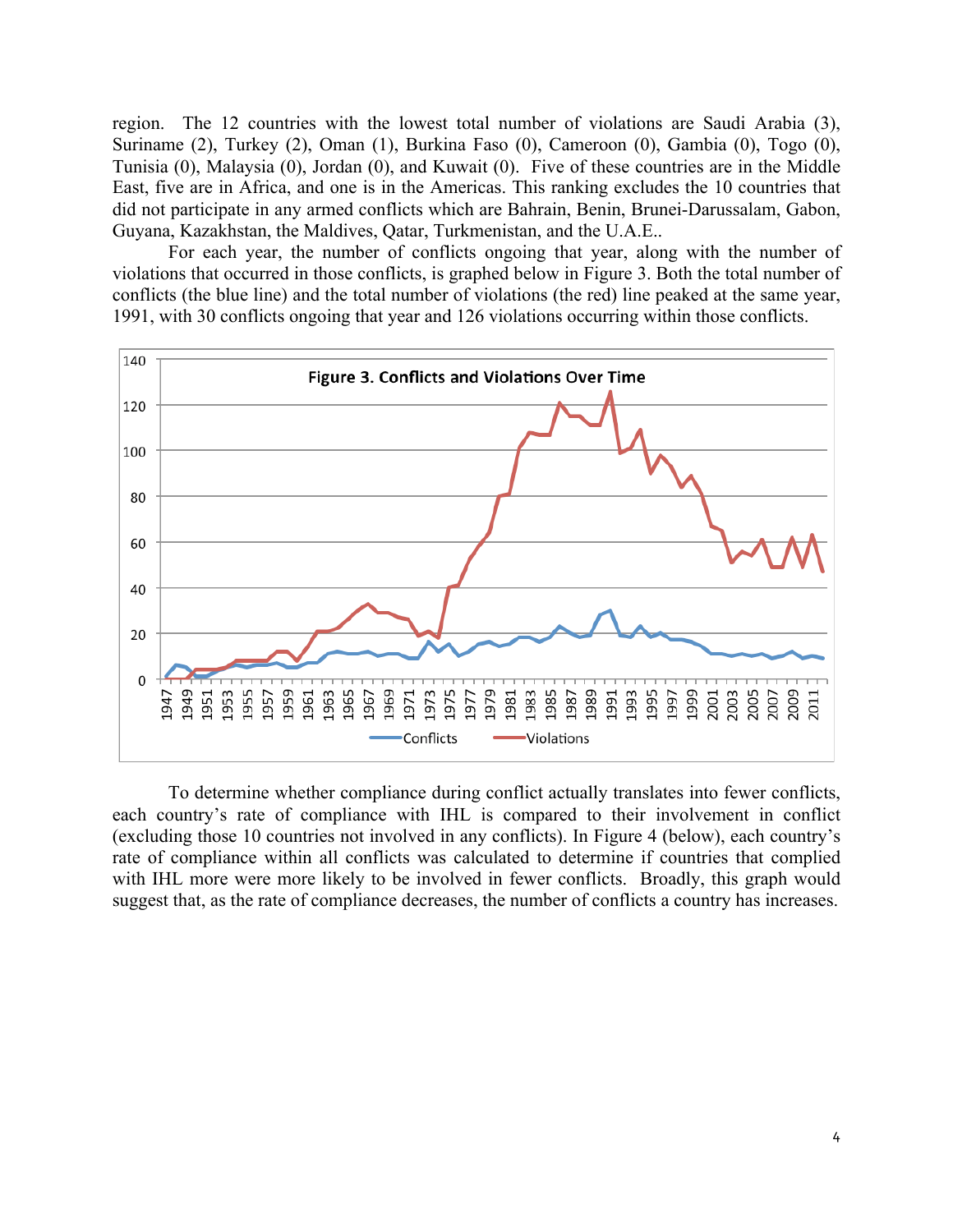

This graph shows that 18 countries complied with IHL in 0 percent of their conflicts, meaning they violated IHL in every conflict. Those countries were Afghanistan, Albania, Azerbaijan, Bangladesh, Cote D'Ivoire, Guinea, Guinea-Bissau, Kyrgyzstan, Mauritania, Mozambique, Niger, Sierra Leone, Senegal, Sudan, Suriname, Tajikistan, Uganda, and Uzbekistan. They participated in a total of 33 conflicts. Those 18 countries in 33 conflicts averaged 1.83 conflicts each.

There were 11 countries that complied with IHL between 1 percent and 49 percent of the time, meaning they violated IHL between 51-99 percent of the time. Those countries were Algeria, Chad, Egypt, Indonesia, Iran, Iraq, Lebanon, Mali, Nigeria, Pakistan, and Yemen. These countries were involved in 60 total conflicts, averaging 5.45 conflicts each.

There were 9 countries that complied with IHL between 50 percent and 99 percent of the time, meaning they violated IHL between 1-50 percent of the time. Those countries were Comoros, Djibouti, Libya, Morocco, Oman, Saudi Arabia, Somalia, Syria, and Turkey. These countries were involved in 34 conflicts total, averaging 3.78 conflicts per country.

There were 8 countries that complied with IHL 100 percent of the time, meaning they were involved in at least one conflict and did not violate IHL during any conflict. They were Burkina Faso, Cameroon, Gambia, Jordan, Kuwait, Malaysia, Togo, and Tunisia. These 10 countries were involved in 12 conflicts that count for purposes of compliance, meaning these countries averaged 1.5 conflicts per country.

## *MSACC Data Findings: Muslim Constitutions and Shari'a Density*

This dataset examined Muslim states conflict behavior and compliance by examining the "*shari'a* density"—how much *shari'a* based articles—comprised the 57 constitutions-in-force of all Muslim states, including the 7 superseding constitutions and drafts from post-Arab Spring states (bringing the total of 64 constitutions for all 57 states). Each constitution was examined for both *shari'a* and International Human Rights Law (IHRL) articles, as exemplified by the 30 articles of the Universal Declaration of Human Rights (UDHR). A strict interpretation of "*Shari'a*" was not used here, but a broader understanding of the requirements *shari'a* places on Muslims, governments, and leaders, in education and society, in economic institutions and property rights, for example.

Preliminary analysis shows an inverse relationship in the dataset as a whole. By calculating the percentage of each constitution that uses *shari'a* and/or UDHR language, based